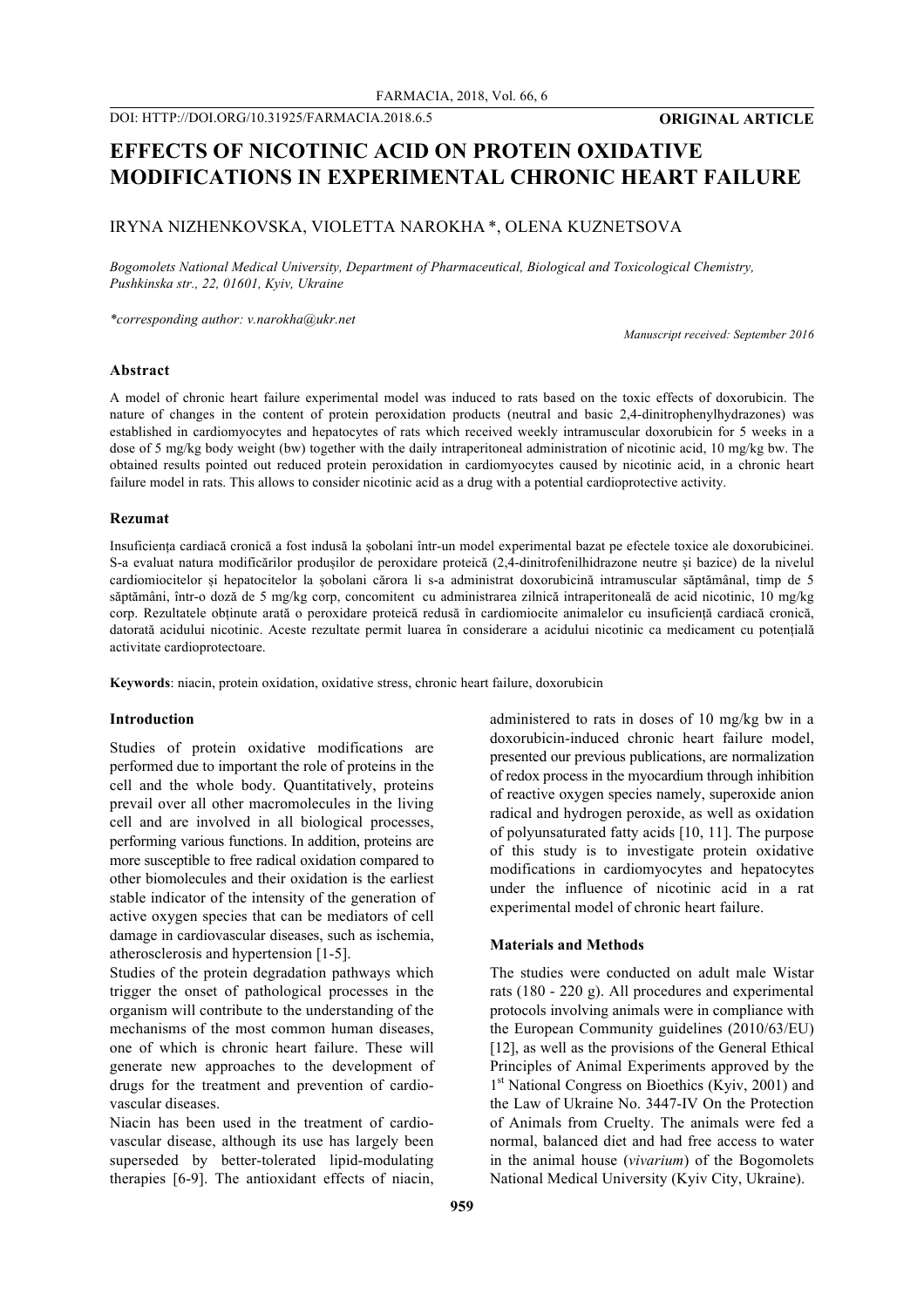Doxorubicin-KMP in the form of a 0.01 g lyophilized powder for the solution for injection (Kyivmedpreparat, OJSC, Ukraine) and nicotinic acid (niacin) BP, crystalline powder (Aarti Drugs Ltd, India) were used in the study.

The animals were randomly divided into 3 groups (10 animals in each group):  $1<sup>st</sup>$  group: animals that received weekly intramuscular injections of normal saline for 5 weeks (control);  $2<sup>nd</sup>$  group: experimental model of chronic heart failure: animals that received weekly intramuscular injections of doxorubicin 5 mg/ kg bw for 5 weeks (experimental chronic heart failure) [11];  $3<sup>rd</sup>$  group: animals that received weekly intramuscular injections of doxorubicin 5 mg/kg bw for 5 weeks together with a daily intraperitoneal injection of nicotinic acid 10 mg/kg bw (experimental chronic heart failure + niacin).

Heart or liver tissues were placed in 0.25 M sucrose solution at a ratio of 1/10 (m/V) and were homogenized for 35 seconds at 900 rpm in the Potter S homogenizer at a temperature not exceeding 4°C. The homogenate was centrifuged for 10 min at 1,000 g for the deposition of incompletely destroyed cells and nuclei. The supernatant was centrifuged for 15 minutes at 14,000 g to remove mitochondria and then the resulting supernatant was centrifuged additionally at 20,000 g for 30 minutes to obtain clear cytoplasmic (nonsedimentary) fractions in which protein oxidative modifications were determined.

To evaluate the intensity of spontaneous protein oxidative modifications in cardiomyocytes and hepatocytes, a method modified by Dubinin *et al*. based on the reaction of carbonyl derivatives of proteins and Schiff bases with 2,4-dinitrophenylhydrazine to form 2,4-dinitrophenylhydrazones of neutral and basic nature was used [13]. An aliquot of the test sample was placed in a tube containing 0.15 M potassium phosphate buffer ( $pH = 7.4$ ). Proteins were precipitated by the addition of 20% trichloroacetic (TCA) solution. An equal volume (1.0 mL) of 0.1 M solution of 2,4- dinitrophenylhydrazine in 2 M HCl solution was added to denatured proteins. The control sample contained appropriate quantities of 2 M HCl instead of 2,4-dinitrophenylhydrazine. The samples were incubated for 1 hour at room temperature. To isolate proteins, samples were centrifuged at 3000 g for 15 min. The precipitate was washed three times with ethanol-ethyl acetate  $(1:1 \text{ v/v})$  in order to remove lipids and oxidized proteins and was air dried. The dried precipitate was dissolved in 8 M urea solution. The optical density of the resulting 2,4-dinitrophenylhydrazones was detected at wavelengths of 356 nm and 370 nm (aldehyde and ketone products of the neutral oxidative modification) and at 430 nm and 530 nm (aldehyde and ketone products of the basic oxidative modification) on a SF-26 spectrophotometer. The results were expressed in optical density units *per* 1 mg of protein and were determined by the Lowry method [14].

# *Statistical analyses*

Significance of differences between experimental and control groups was evaluated by Student's t-test. We regarded the differences as statistically significant at  $p < 0.05$ .

# **Results and Discussion**

The study showed that the content of neutral aliphatic aldehyde and ketone dinitrophenylhydrazones, registered at 356 and 370 nm, was higher than the content of basic aldehyde and ketone dinitrophenylhydrazones, registered at 430 and 530 nm (Table I).

**Table I**

| Animal groups              | Neutral products, optical units/mg of protein |                              | Basic products, optical units/mg of protein |                           |
|----------------------------|-----------------------------------------------|------------------------------|---------------------------------------------|---------------------------|
|                            | 356 m                                         | 370 nm                       | $430 \text{ nm}$                            | 530 nm                    |
| Control (Group 1)          | $0.65 \pm 0.04$                               | $0.44 \pm 0.04$              | $0.32 \pm 0.03$                             | $0.23 \pm 0.02$           |
| Experimental chronic heart | $0.67 \pm 0.06$                               | $0.85 \pm 0.07$ <sup>*</sup> | $0.74 \pm 0.06^{\degree}$                   | $0.54 \pm 0.05^{\degree}$ |
| failure (Group 2)          |                                               |                              |                                             |                           |
| Experimental chronic heart | $0.66 \pm 0.05$                               | $0.68 \pm 0.05$ <sup>*</sup> | $0.56 \pm 0.04$ <sup>*,#</sup>              | $0.39 \pm 0.03^{*,\#}$    |
| failure + niacin (Group 3) |                                               |                              |                                             |                           |

Effects of niacin on protein oxidation in myocardium in rats with experimental chronic heart failure ( $n = 10$ ) Animal groups Neutral products, optical units/mg of protein | Basic products, optical units/mg of protein

Results are expressed as mean  $\pm$  standard deviation,  $\gamma$  < 0.05 compared to the control group,  $\eta$  = 0.05 compared to the group with experimental chronic heart failure

These results show that the secondary markers of oxidative stress prevail in the control group - neutral dinitrophenylhydrazones. The levels of aldehyde dinitrophenylhydrazones in cardiomyocytes in the control animals were higher than those of keto dinitrophenylhydrazones which may indicate a process of protein fragmentation to form low molecular weight fragments.

As a result of the study, we found a statistically significant increase in the basic aliphatic aldehyde

and ketone dinitrophenylhydrazones in cardiomyocytes of the animals with experimental heart failure. Levels of basic aliphatic aldehyde and ketone dinitrophenylhydrazones in the cardiocytes of the animals with experimental heart failure were 2.3 times higher compared to the control group. This shows that the formation of proteins derived from carbonylhydrates induced by doxorubicin is mainly due to the oxidation of the amino acid residues having basic properties. The content of neutral aliphatic ketone dinitrophenyl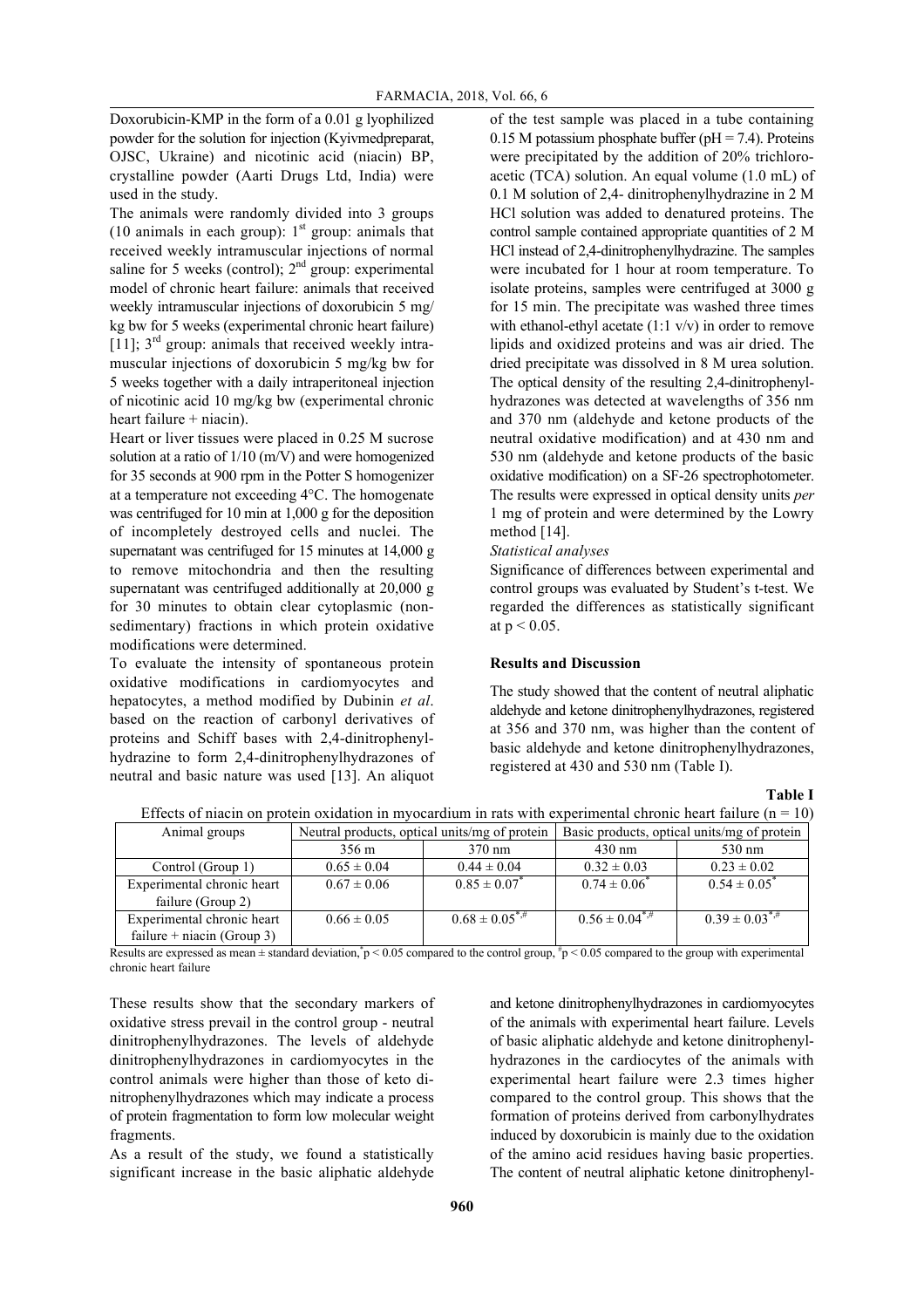hydrazones in cardiocytes of the animals from group 2 was also significantly increased compared to the control group of animals. Therefore, data on the accumulation of aliphatic ketone dinitrophenylhydrazones in the cardiocytes of the animals from group 2 may indicate the presence of protein aggregation processes. No significant changes in the content of neutral aliphatic aldehyde-dinitrophenylhydrazones in the cardiomyocytes of the animals with experimental protein oxidative modifications compared to the control animals were registered.

The administration of nicotinic acid caused a statistically significant reduction in the content of dinitrophenylhydrazones determined at wavelengths of 370, 430 and 530 nm when compared to group 2 of animals. Values of neutral aliphatic aldehyde dinitrophenylhydrazones in the cardiomyocytes did not differ in all treatment groups. The predominance of aliphatic aldehyde dinitrophenylhydrazones in cardiomyocytes suggests that oxidative stress does not reach its developmental stage and appears to be reversible.

| ۱<br>DI<br>ш<br>٠ |  |
|-------------------|--|
|-------------------|--|

| Animal group               |                              |                              | Neutral products, optical units/mg of protein Neutral products, optical units/mg of protein |                   |
|----------------------------|------------------------------|------------------------------|---------------------------------------------------------------------------------------------|-------------------|
|                            | 356 nm                       | $370 \text{ nm}$             | $430 \text{ nm}$                                                                            | 530 nm            |
| Control (Group 1)          | $0.92 \pm 0.08$              | $1.06 \pm 0.09$              | $0.84 \pm 0.07$                                                                             | $0.92 \pm 0.08$   |
| Experimental chronic heart | $1.49 \pm 0.13$ <sup>*</sup> | $1.75 \pm 0.14^*$            | $1.46 \pm 0.11^*$                                                                           | $2.13 \pm 0.16^*$ |
| failure (Group 2)          |                              |                              |                                                                                             |                   |
| Experimental chronic heart | $1.25 \pm 0.11$ <sup>*</sup> | $1.52 \pm 0.11$ <sup>*</sup> | $1.27 \pm 0.11^{\degree}$                                                                   | $1.84 \pm 0.17$   |
| failure + niacin (Group 3) |                              |                              |                                                                                             |                   |

Effects of niacin on protein oxidation in hepatocites in rats with experimental chronic heart failure ( $n = 10$ )

| Experimental chronic heart | $.25 \pm 0.11$ | $1.52 \pm 0.11$ | $1.27 \pm 0.11$ |
|----------------------------|----------------|-----------------|-----------------|
|----------------------------|----------------|-----------------|-----------------|

Results are expressed as mean  $\pm$  standard deviation, \*p < 0.05 compared to the control group

In the experimental conditions, of induced chronic heart failure, in rat hepatocytes (Table II) the increase to different extents in the content of neutral and basic aliphatic aldehyde and ketone dinitrophenylhydrazones was observed when compared to the group of control animals. This fact indicates an increase in the intensity of the oxidized protein degradation under doxorubicininduced oxidative stress and suggests that the doxorubicin targets in hepatocytes are both basic and neutral amino acid residues.

The fact that ketone dinitrophenylhydrazones are superior to aldehyde dinitrophenylhydrazones indicates that oxidative stress has reached its irreversible stage. The administration of nicotinic acid in the presence of doxorubicin acid did not result in a statistically significant reduction in the content of dinitrophenylhydrazones in animal hepatocytes measured at wavelengths of 356, 370, 430 and 530 nm when compared to group 2 of animals, whilst we observed a decrease in the intensity of oxidative stress in cardiomyocytes after nicotinic acid administration in the experimental chronic heart failure model used.

The parameters of the studied protein oxidative modifications products in rat hepatocytes from group 3 were significantly different from the values of the control group.

These data indicate a deep oxidative damage to proteins in the hepatocytes in this experimental model. The prevalence of secondary markers of oxidative stress, aliphatic ketone dinitrophenylhydrazones, in animal hepatocytes from group 3 indicates the active transition of the primary markers of oxidative stress to the secondary ones and aggravation of doxorubicininduced oxidation processes. These significant changes in the levels of basic ketone dinitrophenylhydrazones induced by doxorubicin are due to the protein

glycosylation which is a typical marker of stress. It was shown that protein glycosylation was closely connected with free-radical processes and the content of the products of protein non-enzymatic glycosylation in oxidative stress was increased.

### **Conclusions**

In the context of experimentally induced CHF with doxorubicin, deep oxidative damage to proteins is observed in cardiomyocytes and hepatocytes in experimental animals. The administration of nicotinic acid in animals with experimental heart failure significantly reduced the intensity of protein oxidative modification in cardiomyocytes. The results suggest that further studies of nicotinic acid and its derivatives as drugs reducing cardiotoxic effects of doxorubicin are necessary.

# **References**

- 1. Dunlop RA, Brunk UT, Rodgers KJ, Oxidized proteins: mechanisms of removal and consequences of accumulation. *International Union of Biochemistry and Molecular Biology*, 2009; 61(5): 522-527.
- 2. Stadtman ER, Levine RL, Free radical-mediated oxidation of free amino acids and amino acid residues in protein. *Amino Acids*, 2003; 25(3-4): 207-218.
- 3. Stadtman ER, Levine RL, Protein oxidation. *Ann N Y Acad Sci.*, 2000; 899: 191-208.
- 4. Sugamura K, F.Keaney J, Reactive oxygen species in cardiovascular disease. *Free Radical Biology and Medicine*, 2011; 51(5): 978-992.
- 5. Uchida K, Role of reactive aldehyde in cardiovascular diseases. *Free Radical Biology and Medicine*, 2000; 28(12): 1685-1696.
- 6. Digby J, Ruparelia N, Choudhury R, Niacin in cardiovascular disease: recent preclinical and clinical